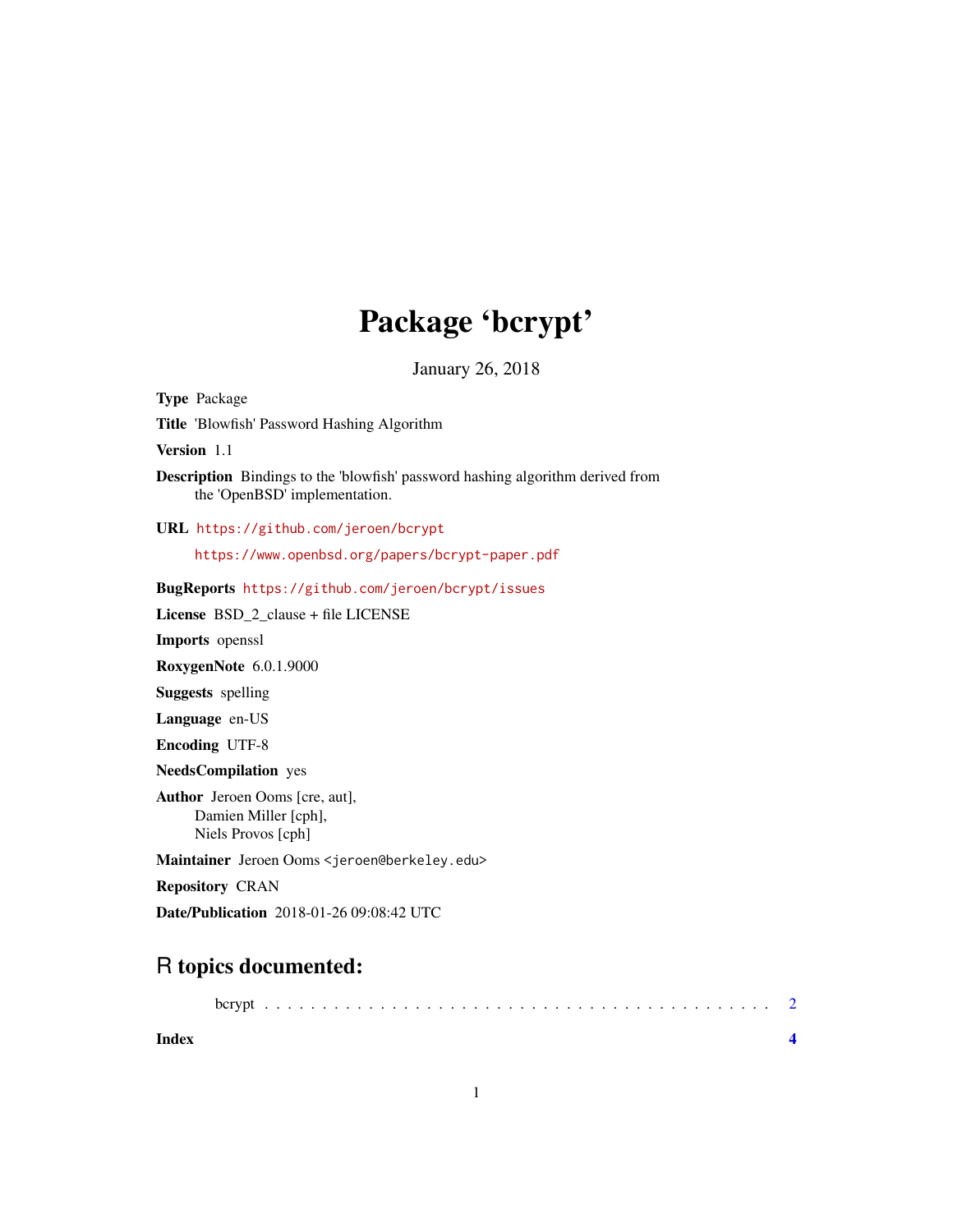#### <span id="page-1-0"></span>Description

Bcrypt is used for secure password hashing. The main difference with regular digest algorithms such as MD5 or SHA256 is that the bcrypt algorithm is specifically designed to be CPU intensive in order to protect against brute force attacks. The exact complexity of the algorithm is configurable via the log\_rounds parameter. The interface is fully compatible with the Python one.

#### Usage

```
gensalt(log_rounds = 12)
hashpw(password, salt = gensalt())checkpw(password, hash)
```
#### Arguments

| log_rounds | integer between 4 and 31 that defines the complexity of the hashing, increasing<br>the cost as $2^{\lambda}$ log_rounds. |
|------------|--------------------------------------------------------------------------------------------------------------------------|
| password   | the message (password) to encrypt                                                                                        |
| salt       | a salt generated with gensalt.                                                                                           |
| hash       | the previously generated berypt hash to verify                                                                           |

#### Details

The hashpw function calculates a hash from a password using a random salt. Validating the hash is done by rehashing the password using the hash as a salt. The checkpw function is a simple wrapper that does exactly this.

gensalt generates a random text salt for use with hashpw. The first few characters in the salt string hold the bcrypt version number and value for  $log_{10}$  rounds. The remainder stores 16 bytes of base64 encoded randomness for seeding the hashing algorithm.

#### Examples

```
# Secret message as a string
passwd <- "supersecret"
# Create the hash
hash <- hashpw(passwd)
hash
# To validate the hash
identical(hash, hashpw(passwd, hash))
```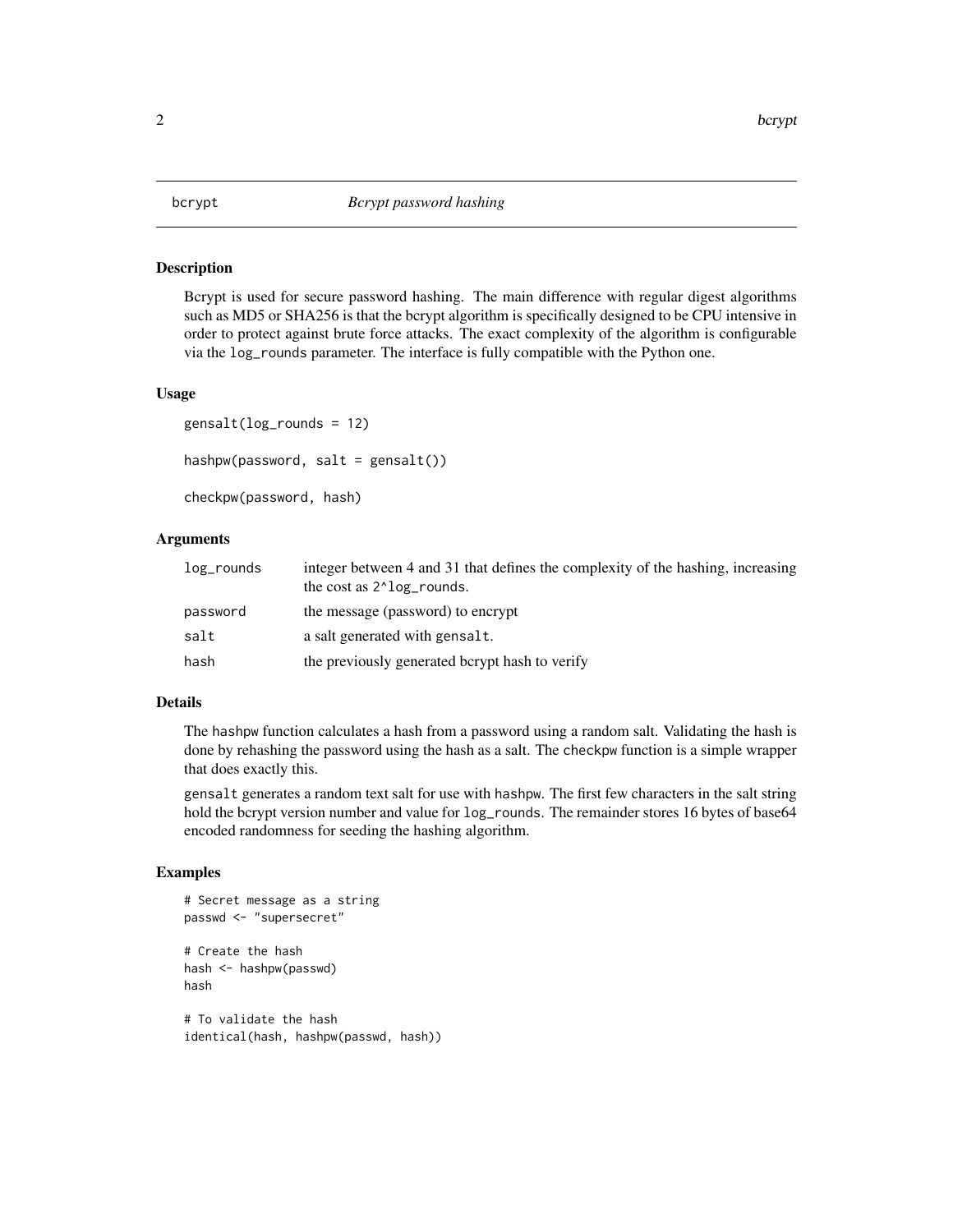### bcrypt

# Or use the wrapper checkpw(passwd, hash) # Use varying complexity: hash11 <- hashpw(passwd, gensalt(11)) hash12 <- hashpw(passwd, gensalt(12)) hash13 <- hashpw(passwd, gensalt(13)) # Takes longer to verify (or crack) system.time(checkpw(passwd, hash11)) system.time(checkpw(passwd, hash12)) system.time(checkpw(passwd, hash13))